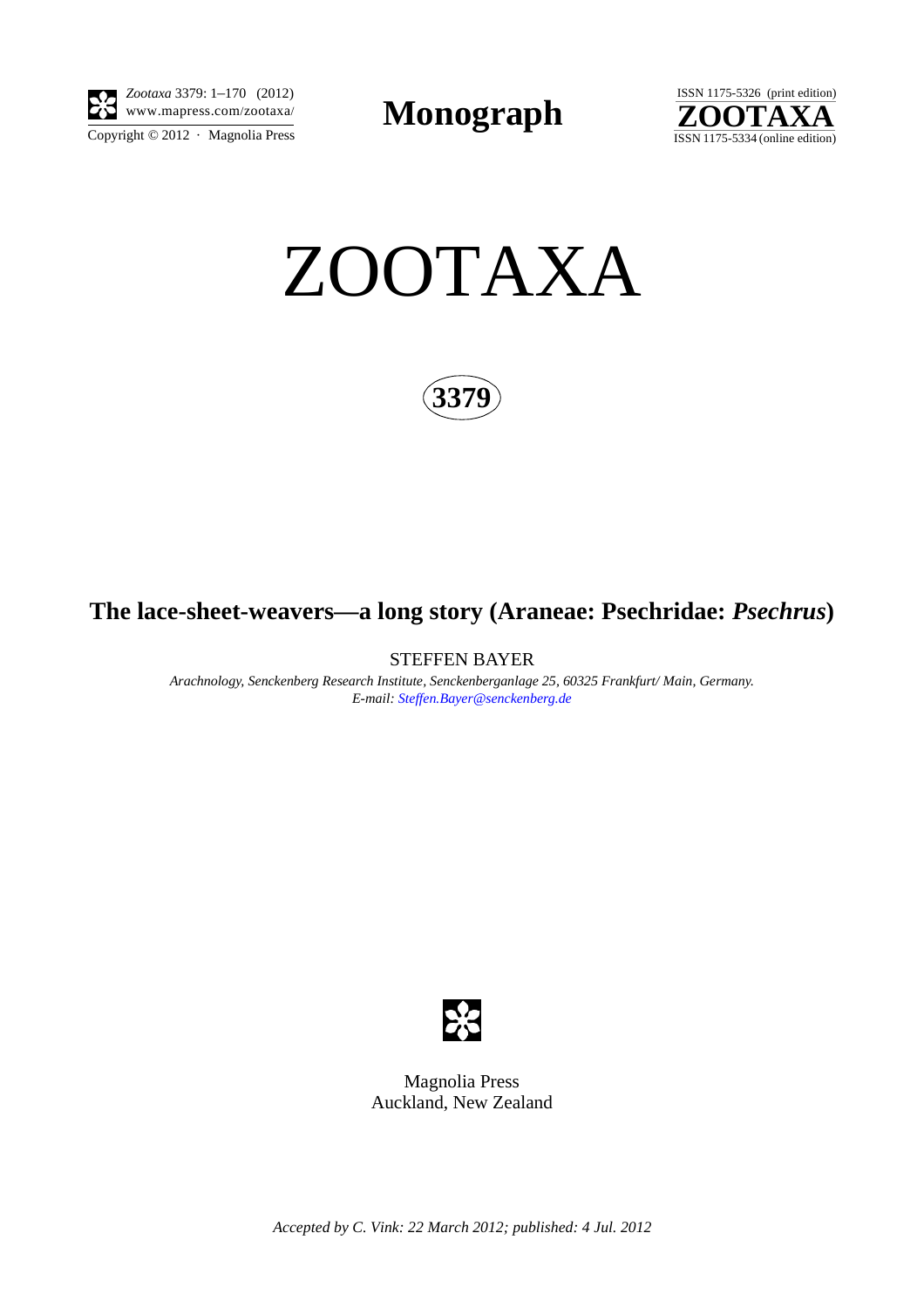# STEFFEN BAYER **The lace-sheet-weavers—a long story (Araneae: Psechridae: Psechrus)** (*Zootaxa* 3379) 170 pp.; 30 cm. 4 Jul. 2012 ISBN 978-1-86977-939-9 (paperback)

ISBN 978-1-86977-940-5 (Online edition)

FIRST PUBLISHED IN 2012 BY Magnolia Press P.O. Box 41-383 Auckland 1346 New Zealand e-mail: zootaxa@mapress.com http://www.mapress.com/zootaxa/

## © 2012 Magnolia Press

All rights reserved.

No part of this publication may be reproduced, stored, transmitted or disseminated, in any form, or by any means, without prior written permission from the publisher, to whom all requests to reproduce copyright material should be directed in writing.

This authorization does not extend to any other kind of copying, by any means, in any form, and for any purpose other than private research use.

ISSN 1175-5326 (Print edition) ISSN 1175-5334 (Online edition)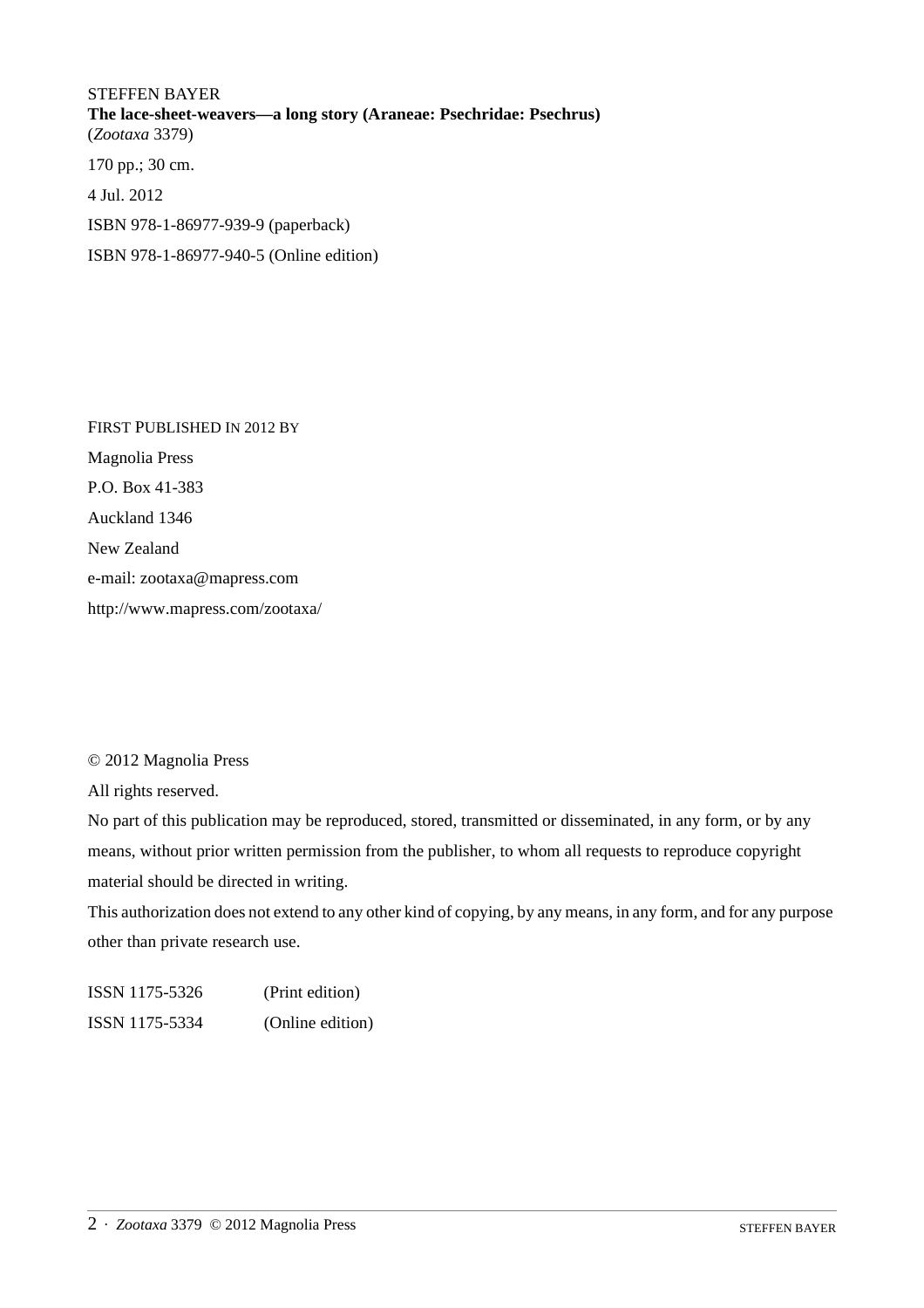# **Content**

| Psechrus pakawini sp. nov<br>80 |
|---------------------------------|
|                                 |
|                                 |
|                                 |
|                                 |
|                                 |
|                                 |
|                                 |
|                                 |
|                                 |
|                                 |
|                                 |
|                                 |
|                                 |
|                                 |
|                                 |
|                                 |
|                                 |
|                                 |
|                                 |
|                                 |
|                                 |